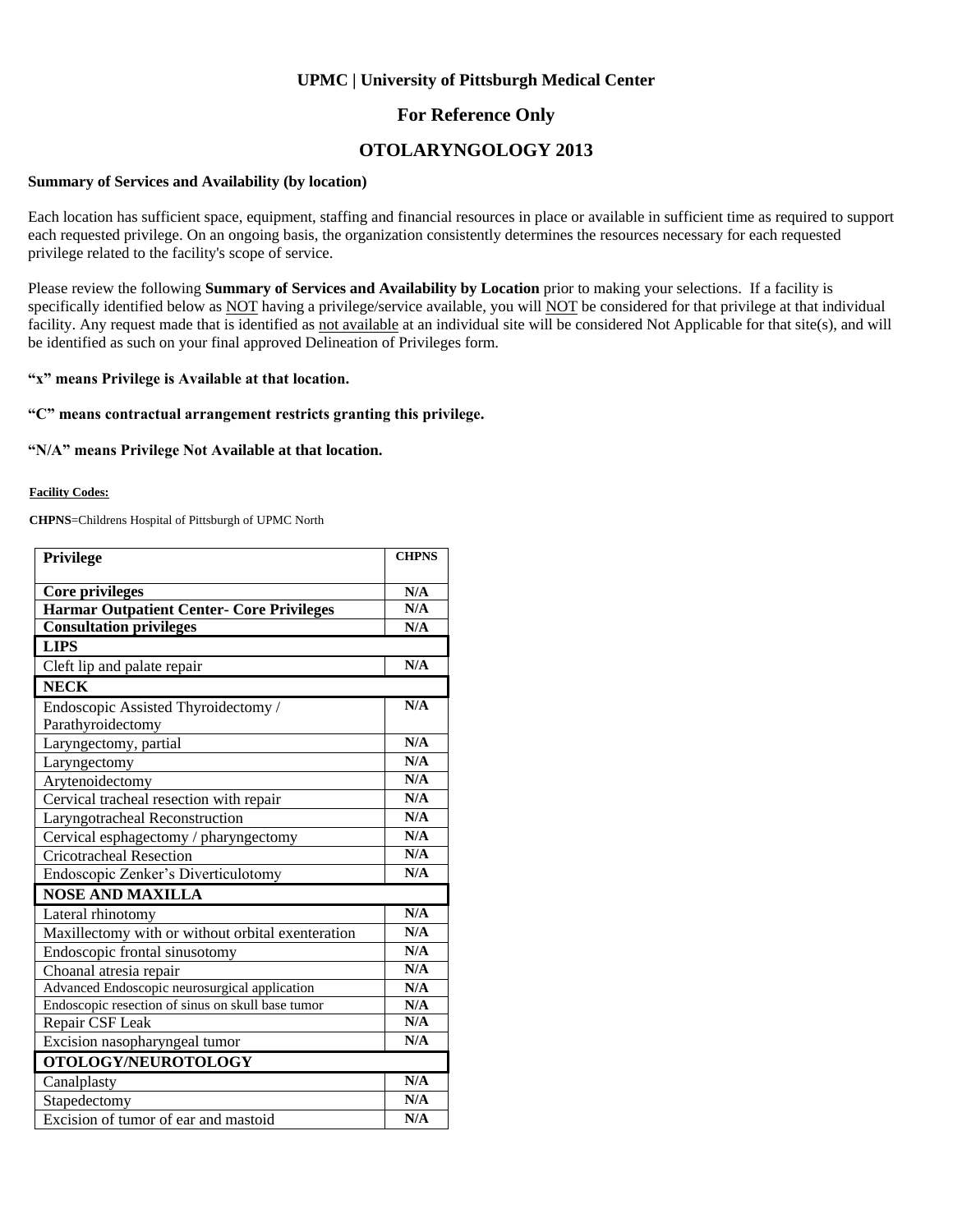## **UPMC | University of Pittsburgh Medical Center**

## **For Reference Only**

## **OTOLARYNGOLOGY 2013**

Page 2 of 3

| Privilege                                     | <b>CHPNS</b>            |
|-----------------------------------------------|-------------------------|
| Facial nerve decompression                    | N/A                     |
| Facial nerve reanimation procedures           | N/A                     |
| Tympanic neurectomy                           | N/A                     |
| Labyrinthectomy                               | N/A                     |
| Endolymphatic sac operations                  | N/A                     |
| Bone Hearing Aid Surgical Insertion (BAHA)    | N/A                     |
| <b>Cochlear Implantation</b>                  | N/A                     |
| Atresia reconstruction                        | N/A                     |
| Microtia reconstruction                       | N/A                     |
| Petrous apicectomy                            | N/A                     |
| Resection acoustic neuroma                    | N/A                     |
| Vestibular nerve section                      | N/A                     |
| Excision periauricular cyst                   | N/A                     |
| Temporal bone resection                       | N/A                     |
| Skull base surgery                            | N/A                     |
| Ossicular reconstruction                      | N/A                     |
| Middle cranial fossa approach to the internal | N/A                     |
| auditory canal                                |                         |
| Singular neurectomy                           | N/A                     |
| Trans retrolabyrinthe surgery                 | N/A                     |
| <b>PLASTIC AND RECONSTRUCTIVE</b>             |                         |
| <b>OTOLARYNGOLOGY</b>                         |                         |
| Dermabrasion, chemical peel                   | N/A                     |
| <b>Facial Augmentation</b>                    | N/A                     |
| Rhytidectomy                                  | N/A                     |
| Blepharoplasty                                | N/A                     |
| Liposuction                                   | N/A                     |
| <b>SALIVARY GLANDS</b>                        |                         |
| Sialoendoscopy                                | N/A                     |
| <b>ULTRASOUND</b>                             | N/A                     |
| <b>ANESTHESIA</b>                             |                         |
| Moderate sedation                             | N/A                     |
| <b>LASER</b>                                  |                         |
| CO <sub>2</sub>                               | N/A                     |
| Nd:YAG                                        | N/A                     |
| Ho:YAG                                        | N/A                     |
| KTP-YAG                                       | N/A                     |
| Excimer-193 nm                                | N/A                     |
| Excimer-308 nm                                | N/A                     |
| <b>FLUOROSCOPY</b> (Certificate Required)     | $\mathbf{N}/\mathbf{A}$ |
| <b>ROBOTICS</b> (Certificate Required)        | N/A                     |
| <b>TELEMEDICINE</b>                           | N/A                     |
|                                               |                         |

### **PRIVILEGES ONLY FOR PRACTITIONERS APPLYING TO CHILDRENS HOSPITAL OF PITTSBURGH OF UPMC (CHP):**

| Privilege                                  | <b>CHPNS</b> |
|--------------------------------------------|--------------|
| Core privileges - General Otolaryngology   | N/A          |
| Core privileges - Pediatric Otolaryngology | N/A          |